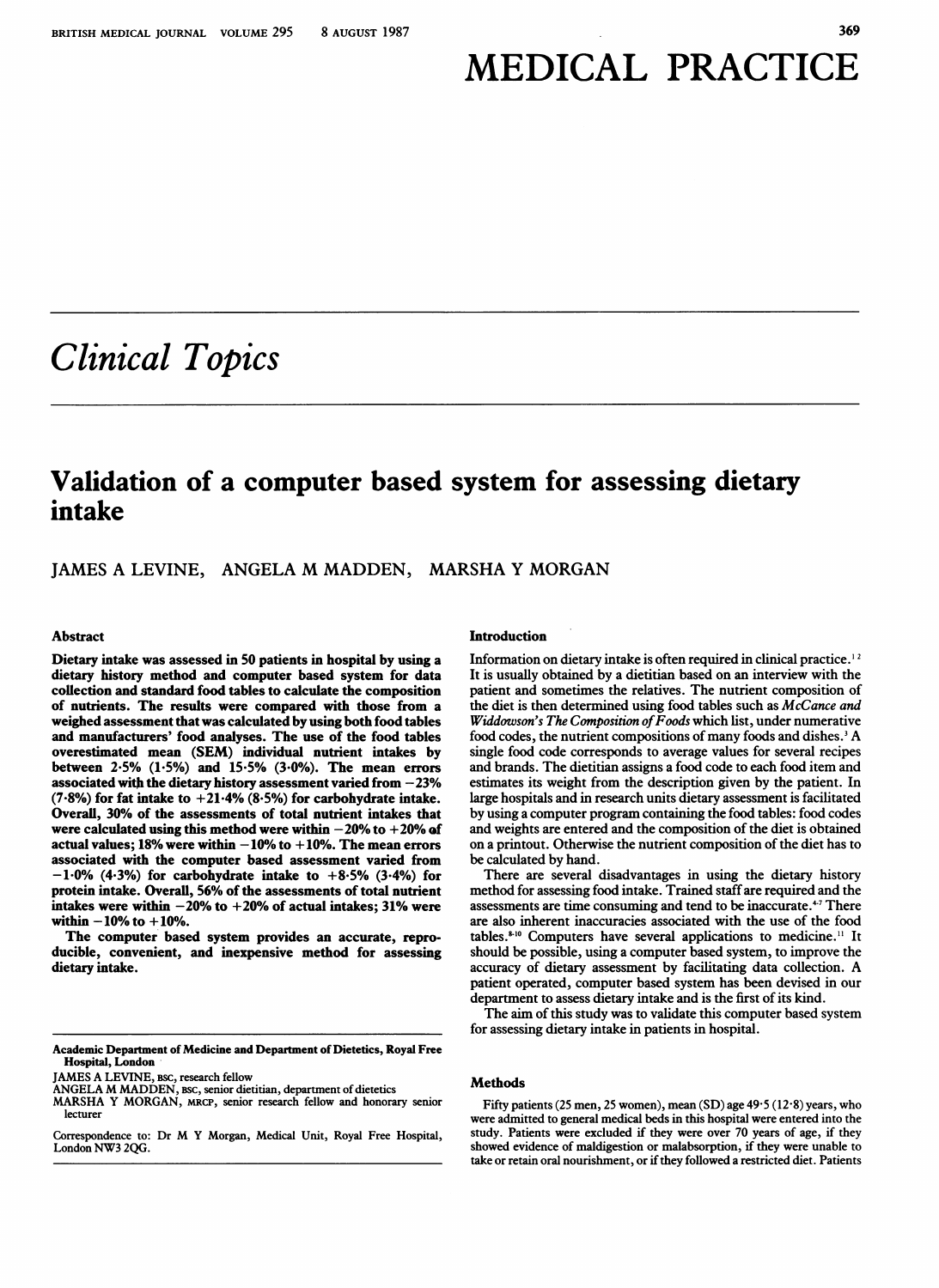who had tumours of gastrointestinal origin or hepatic metastases and patients who had received chemotherapy in the three weeks before the study or in whom the gastrointestinal tract had been irradiated were also excluded.

#### DIETARY INTAKE

At the beginning of the study patients were given a list of 100 foods and beverages and asked to devise a three day menu for themselves. Mealtimes and frequencies could be specified.

Weighed assessment-For the next three days all foods and beverages were provided according to the patient's choice. Men were provided with <sup>a</sup> minimum of 11-7 MJ and 60 g of protein and women with <sup>a</sup> minimum of <sup>10</sup> 9 MJ and 60 g of protein; snack foods and beverages were provided in addition. Recipes, meal presentation, and meal temperatures were standardised. Before presentation all items of food, plates, and cutlery were weighed to  $\pm 0.01$  g using the same scales. Food that remained after meals was dissected and each item reweighed. Plates and cutlery were reweighed before washing. The processing of all meals was undertaken by the same person (JAL). Patients were asked to consume only the foods provided, and relatives and ward staff knew of this restriction. Patients were carefully questioned each day to determine whether they had consumed foods other than those provided. The weight of each food item was calculated and food descriptions and weights were listed. Each food item was analysed by the manufacturers using standard food analysis techniques<sup>12</sup>; details of the energy, protein, fat, and carbohydrate content were provided. The dietary intakes of energy, protein, fat, and carbohydrate on each of the three study days were calculated, firstly, by using the manufacturers' food analyses and secondly, by assigning a code to each food item and using a computer program containing data from the food tables.

Dietary history method-On the second or third day of the study an experienced research dietitian assessed the patients' dietary intake in the previous 24 hours using a dietary history technique<sup>13</sup> which conformed to the Guidelines for Taking Dietary Histories.<sup>14</sup> The days on which the assessments were carried out were randomly assigned. Patients were asked to describe the kinds and quantities of foods that they had eaten. Food codes were assigned to each food item and an estimate made of the amounts consumed. The dietary intake was calculated using the food codes and food weights by a computer program containing the food tables. The duration of the interview and the time taken to calculate the dietary composition were recorded. All patients were assessed by the same dietitian (AMM).

Computer based system-On the second or third day of the study dietary intake was assessed using a portable, computer based system consisting of a 64K microcomputer, a single disk drive, a 45 cm $\times$ 30 cm television screen, and a printer. Fifteen keys on the computer keyboard were exposed for use; the keys were labelled 0-9, Yes, No, 1/4, 1/2, and 3/4. The equipment cost £500. A computer program, which was designed and piloted at this hospital, was used to question the patient about food and beverage consumption

#### TABLE I-Sample dialogue of computer based system for assessing dietary intake

| Did you drink or eat anything for breakfast?<br>$Yes^*$ |                      |    | What type of bread?<br>White bread<br><b>Brown bread</b> | Press 1<br>$\bullet$       | Did you have a spread or topping on your<br>bread?<br>$?$ [Yes] |                      |    | Drink or soup<br><b>Bread or crispbread</b><br><b>Breakfast cereal</b> | Press <sub>1</sub><br>,,<br>,, |    |
|---------------------------------------------------------|----------------------|----|----------------------------------------------------------|----------------------------|-----------------------------------------------------------------|----------------------|----|------------------------------------------------------------------------|--------------------------------|----|
| Drink or soup                                           | Press 1              |    | Wholemeal                                                | $\boldsymbol{\mathcal{P}}$ |                                                                 |                      |    | Cheese or yoghourt                                                     | $, \,$                         |    |
| <b>Bread or crispbread</b>                              | $\mathbf{H}$         | 2  | Pitta bread                                              | ,                          | What did you have on your bread?                                |                      |    | Eggs                                                                   | ,,                             |    |
| <b>Breakfast cereal</b>                                 |                      |    | Nan bread                                                | $\mathbf{v}$               | Iam                                                             | Press 1              |    | Meat                                                                   | ,,                             |    |
| Cheese or yoghourt                                      | $\ddot{\phantom{1}}$ |    | Currant bread                                            | ,                          | Marmalade                                                       | $\mathbf{r}$         |    | Fish                                                                   | ,,                             |    |
| Eggs                                                    | $\bullet$            |    | West Indian bread                                        | $\mathbf{v}$               | Salad (no salad cream)                                          | $\bullet$            |    | Rice or pasta                                                          | ,,                             |    |
| Meat                                                    | $\cdot$              | 6  | ? [1]                                                    |                            | Salad with salad cream                                          | $\bullet$            |    | Vegetables or salad                                                    | $, \,$                         |    |
| Fish                                                    | $\bullet$            |    |                                                          |                            | Fruit                                                           | $\ddot{\phantom{a}}$ |    | Fruit or nuts                                                          | $\cdot$                        | 10 |
| Rice or pasta                                           | $, \,$               |    | How was this bread prepared?                             |                            | Cheese                                                          |                      | 6  | Chocolate, sweets, or snacks                                           |                                | 11 |
| Vegetables or salad                                     | $\cdot$              | 9  | Uncooked/fresh                                           | Press 1                    | Tomato                                                          | $\bullet$            |    | Alcoholic drinks                                                       | ,                              | 12 |
| <b>Fruit or nuts</b>                                    | $\bullet$            | 10 | Toasted                                                  |                            | Marmite                                                         | $\cdot$              |    | When meal is complete-press 999                                        | $\cdot$                        |    |
| Chocolate, sweets, or snacks                            | $\bullet$            | 11 | Fried                                                    | $\mathbf{v}$               | Peanut butter                                                   | $\bullet$            | 9  | ? [999]                                                                |                                |    |
| <b>Alcoholic drinks</b>                                 | $\bullet$            | 12 | ? [2]                                                    | ,                          | Fish paste                                                      | $\cdot$              | 10 |                                                                        |                                |    |
|                                                         | $\bullet$            |    |                                                          |                            |                                                                 | $\mathbf{v}$         | 11 | Are you sure you had nothing else?                                     |                                |    |
| When meal is complete—press 999                         |                      |    | How thick was each slice?                                |                            | Meat paste                                                      | ,,                   | 12 |                                                                        |                                |    |
| ? [2]                                                   |                      |    |                                                          |                            | Egg                                                             | $\bullet$            |    | $\{Yes\}$                                                              |                                |    |
|                                                         |                      |    | Very thick: one inch                                     | Press <sub>1</sub>         | ? [8]                                                           |                      |    |                                                                        |                                |    |
|                                                         |                      |    | Thick: half inch                                         | $\overline{\mathbf{v}}$    |                                                                 |                      |    | Did you drink or eat anything between<br>breakfast and lunchtime?      |                                |    |
|                                                         |                      |    | Normal: quarter inch                                     | ,                          | How much did you spread on each slice in                        |                      |    |                                                                        |                                |    |
|                                                         |                      |    | Thin: eighth inch                                        | $\mathbf{v}$               | teaspoonfuls?                                                   |                      |    | ? []                                                                   |                                |    |
|                                                         |                      |    | ? [3]                                                    |                            | ? [½]                                                           |                      |    |                                                                        |                                |    |
|                                                         |                      |    | How many slices?                                         |                            | <b>Butter</b>                                                   | Press 1              |    |                                                                        |                                |    |
|                                                         |                      |    | ? [2]                                                    |                            | Margarine                                                       |                      |    |                                                                        |                                |    |
|                                                         |                      |    |                                                          |                            | Low fat spread                                                  | $\bullet$            |    |                                                                        |                                |    |
|                                                         |                      |    | Did you have butter or margarine on your                 |                            |                                                                 | $, \, \cdot$         |    |                                                                        |                                |    |
|                                                         |                      |    | bread?                                                   |                            | (1)                                                             |                      |    |                                                                        |                                |    |
|                                                         |                      |    |                                                          |                            |                                                                 |                      |    |                                                                        |                                |    |
|                                                         |                      |    | $?$ [Yes]                                                |                            | How much on each slice in teaspoonfuls?                         |                      |    |                                                                        |                                |    |
|                                                         |                      |    |                                                          |                            | ? [¾]                                                           |                      |    |                                                                        |                                |    |

### BRITISH MEDICAL JOURNAL VOLUME 295 8 AUGUST 1987

during the preceding 24 hour period using a multiple cue system (table I). Check questions were included. Descriptions of all the food items that had been consumed throughout the 24 hour period and their approximate weights were obtained by providing lists of possible foods and standard household measures for selection. After a patient had been shown how to enter a single food all data were entered by the patient alone. Once the data were entered complex foods were converted by the computer program into constituent food items, and food codes and weights were assigned to each one. A printout of food codes and weights was obtained. The nutrient composition of the assessment was calculated by using the food codes and food weights by a separate computer program containing the food tables. The time taken to complete the computer based assessment was recorded.



FIG 1-Relation between daily energy intake in 50 hospital inpatients from a weighed assessment that was analysed by using food table<br>values<sup>3</sup> and manufacturers' food analyses. *Conversion: Traditional* units to  $SI$ —1000 kcal $\approx$ 4·18 MJ.

#### DATA ANALYSIS

Foods that were unaccounted for from the weighed assessments were estimated for each patient. Losses were expressed as a percentage of the total weight of food and as a percentage of daily energy intake.

The errors inherent in the use of food tables were determined by comparing the dietary intakes calculated by using the weighed assessment and the manufacturers' food analyses with the intakes calculated by using

\*Brackets show patient's response.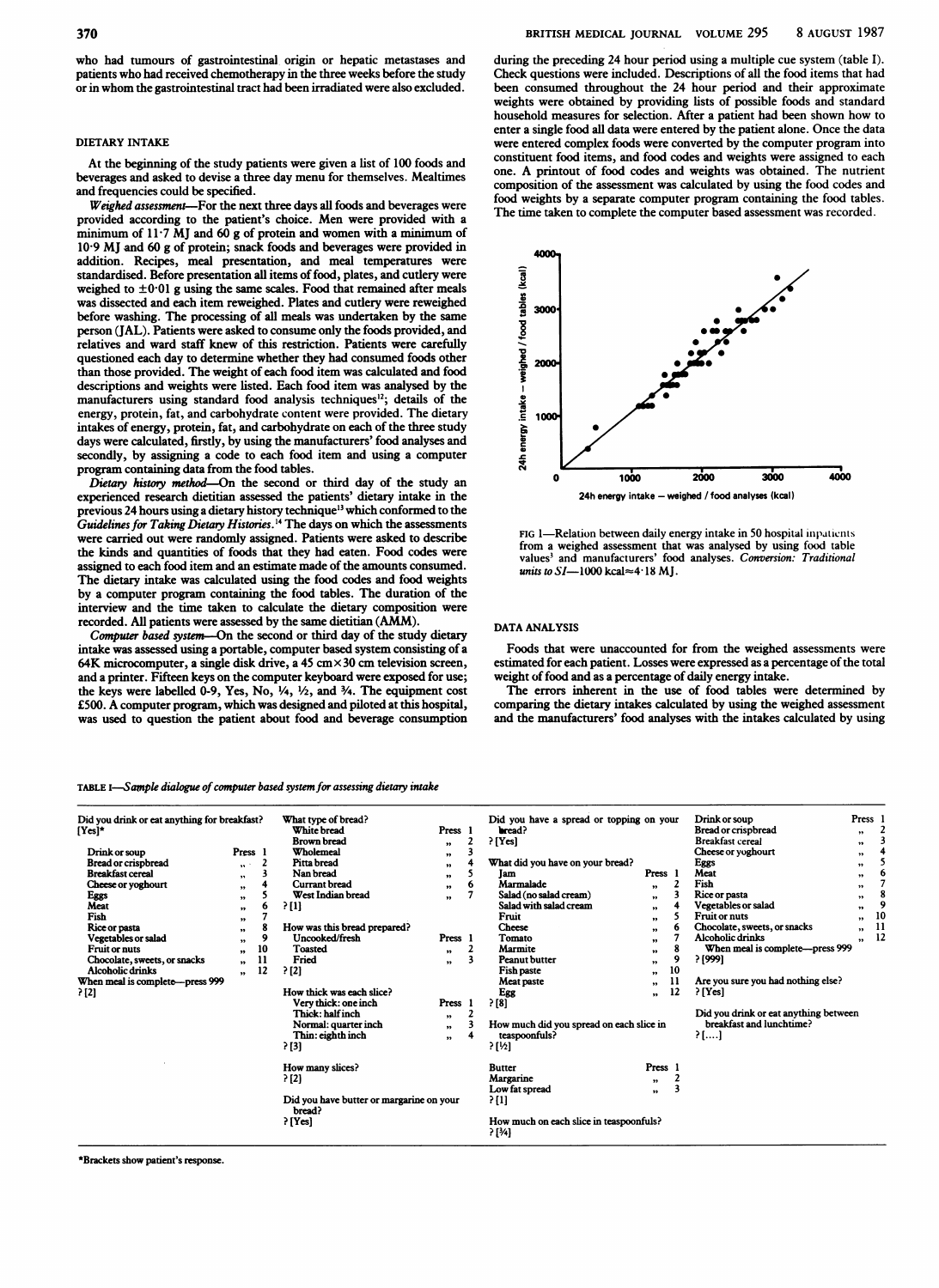TABLE II-Apparent and true errors associated with assessment of dietary intake using dietary history method and computer based system in 50 hospital inpatients. Values expressed as mean (SEM)

|                                                          |                                                            |                                                    | Energy                                                 |                                                  |                                                         |                                                                                    | Protein                                               |                                                     | Fat                                                              |                                                         |                                                  | Carbohydrate                |                                            |  |
|----------------------------------------------------------|------------------------------------------------------------|----------------------------------------------------|--------------------------------------------------------|--------------------------------------------------|---------------------------------------------------------|------------------------------------------------------------------------------------|-------------------------------------------------------|-----------------------------------------------------|------------------------------------------------------------------|---------------------------------------------------------|--------------------------------------------------|-----------------------------|--------------------------------------------|--|
| Method<br>οf<br>data<br>collection                       | Method<br>for<br>data<br>processing                        | Energy<br>(kcal)                                   | Apparent<br>error<br>(%)                               | <b>True</b><br>error<br>(%)                      | Protein<br>$\bf (g)$                                    | Apparent<br>error<br>(%)                                                           | True<br>error<br>(%)                                  | Fat<br>$\left( g\right)$                            | Apparent<br>error<br>$(*)$                                       | True<br>error<br>(%)                                    | Carbohydrate<br>$\bf (g)$                        | Apparent<br>error<br>(%)    | True<br>error<br>(%)                       |  |
| Weighed<br>Weighed<br>Dietary history<br>Computer system | Food analyses<br>Food tables<br>Food tables<br>Food tables | 2019 (90)<br>2189 (97)<br>2110 (138)<br>2286 (120) | $\overline{\phantom{m}}$<br>$-1.3(6.2)$<br>$+4.1(3.4)$ | -<br>$+9.1(1.5)$ *<br>$-1.1(6.6)$<br>$+3.7(4.0)$ | 68.2(3.4)<br>73.3(3.7)<br>$78 - 0 (5 - 2)$<br>80.9(5.2) | $\overline{\phantom{0}}$<br>$\overline{\phantom{a}}$<br>$+9.9(7.2)$<br>$+8.5(3.4)$ | $\sim$<br>$+8.0(1.7)$ *<br>$+8.2(7.7)$<br>$+8.8(3.9)$ | 102.8(5.3)<br>118.0(6.5)<br>89.4(7.2)<br>124.2(9.5) | --<br>$\overline{\phantom{m}}$<br>$-17.7(6.8)***$<br>$+7.2(6.5)$ | $\sim$<br>$+15.5(3.0)$ *<br>$-23.0(7.8)$<br>$+5.6(7.2)$ | 219.9(10)<br>223.5(10)<br>259.4(17)<br>224.4(13) | $+19.6(8.0)$ **<br>0.0(3.9) | $+2.5(1.5)$<br>$+21.4(8.5)$<br>$-1.0(4.3)$ |  |

Significance of the differences between:<br>Weighed assessments calculated by u

Weighed assessments calculated by using manufacturers' food analyses and food tables—"p<0'001.<br>Dietary intakes assessed by the distary history and computer based system and the assessments made using the weighed assessment

the weighed assessment and computer program containing the food tables. Differences were expressed as percentages.

 $\pm$ 

For each patient the errors associated with the dietary history and computer based assessments of dietary intake were determined by comparing the intakes calculated by using these methods with those from the weighed assessments. Comparisons with the dietary intakes calculated by using the weighed assessment and the food tables determined the "apparent" error of the dietary history and computer based methods, as the errors inherent in the use of the food tables are included. Comparisons' with the dietary intakes calculated by using the weighed assessment and the manufacturers' food analyses, after subtracting the food table errors, determined the "true" error of the dietary history and computer based methods of assessment. These errors were expressed as percentages and group means calculated from the individual data.

The degree to which energy values and combined nutrient values were overestimated or underestimated by the dietary history and computer based methods of assessment were determined by comparison with the weighed assessments that had been calculated using the manufacturers' food analyses after subtracting the food table errors. Estimates were expressed as percentages.

Data were analysed using Student's paired <sup>t</sup> tests. Significance was defined as  $p < 0.05$ .

#### Results

Food losses were of the order of  $0.1\%$  of the total weight of food provided or 3% of daily energy intake. In the 50 patients the mean  $(SD)$  duration of the interview and the time taken to calculate the dietary composition was 20-4 (8 3) minutes and the mean time taken to complete the computer based assessment was  $22 \cdot 1$  (4.5) minutes. The difference was not significant. Patients had no difficulties in completing the dietary interview or the computer based assessment.

Dietary intakes determined from the weighed assessment differed significantly when calculated by using the food table values and the manufacturers' food analyses. The use of food tables for data processing resulted in overestimates in the mean (SEM) intakes of energy of 9-1% (1-5%) (p<0001), protein 8-0% (1-7%) (p<0 001), fat 15-5% (3 0%)  $(p<0.001)$ , and carbohydrate 2.5%  $(1.5\%)$  (NS) (table II). There was a close relation, however, between the weighed assessments calculated by using the food tables and the manufacturers' food analyses (fig 1).

Differences were observed in the dietary intakes calculated by using the dietary history method and'the weighed assessment. The mean (SEM) apparent errors associated with this method of data collection, determined by comparison with dietary intakes calculated by using the weighed assessment and food table values, varied from  $-17.7%$  (6.8%) for fat intake  $(p<0.001)$  to  $+19.6\%$  (8.0%) for carbohydrate intake  $(p<0.05)$ (table II). The true errors associated with this method, determined by comparison with dietary intakes calculated by using the weighed assessment and manufacturers' food analyses after subtracting the food table errors, varied from  $-23\%$  (7.8%) for fat intake (p<0.001) to  $+21.4\%$  (8.5%) for carbohydrate intake  $(p<0.05)$  (table II; fig 2).

Differences were. also observed in the dietary intakes calculated by using the computer based system and the weighed assessment. The mean (SEM) apparent errors associated with this method of data collection, determined by comparison with dietary intakes calculated by using the weighed assessment and food table values varied from 0% (3 9%) for carbohydrate intake (NS) to  $+8.5\%$  (3.4%) for protein intake (NS) (table II). The true errors associated with this method, determined by comparison with dietary intakes calculated by using the weighed assessment and manufacturers' food analyses after subtracting the food table errors varied from  $-1.0\%$  (4.3%) for



FIG 2-True errors made in assessing total nutrient intake in 50 hospital inpatients by using a dietary history method  $(\mathbb{S})$  and a computer based system  $(\blacksquare)$ , determined by comparing intakes calculated by using these methods with intakes calculated from <sup>a</sup> weighed assessment and manufacturers' food analyses after subtracting the food table errors.

carbohydrate intake (NS) to  $+8.8\%$  (3.9%) for protein intake (NS) (table II; fig 2).

Overall, 30% of the assessments of total nutrient intake calculated by using the dietary history method were within  $-20\%$  to  $+20\%$  of the values obtained from the weighed assessment and manufacturers' food analyses; 18% were within  $-10\%$  and  $+10\%$ . Similar degrees of accuracy were observed in the assessments of total energy intake (fig 3a).

Overall, 56% of the assessments of total nutrient intake calculated by using the computer based system were within  $-20\%$  to  $+20\%$  of the values obtained from the weighed assessment and manufacturers' food analyses; 31% were within  $-10\%$  to  $+10\%$ . Sixty per cent of the assessments of total energy intake calculated by using this system were within  $-20\%$  to  $+20\%$  of the actual values; 40% were within  $-10%$  to  $+10%$  (fig 3b).

#### **Discussion**

Information on dietary intake is required to assess nutrient state, to determine a baseline for therapeutic dietary regimens, and to monitor changes in body weight and intake of nutrients. This information is usually obtained by a dietitian during an interview